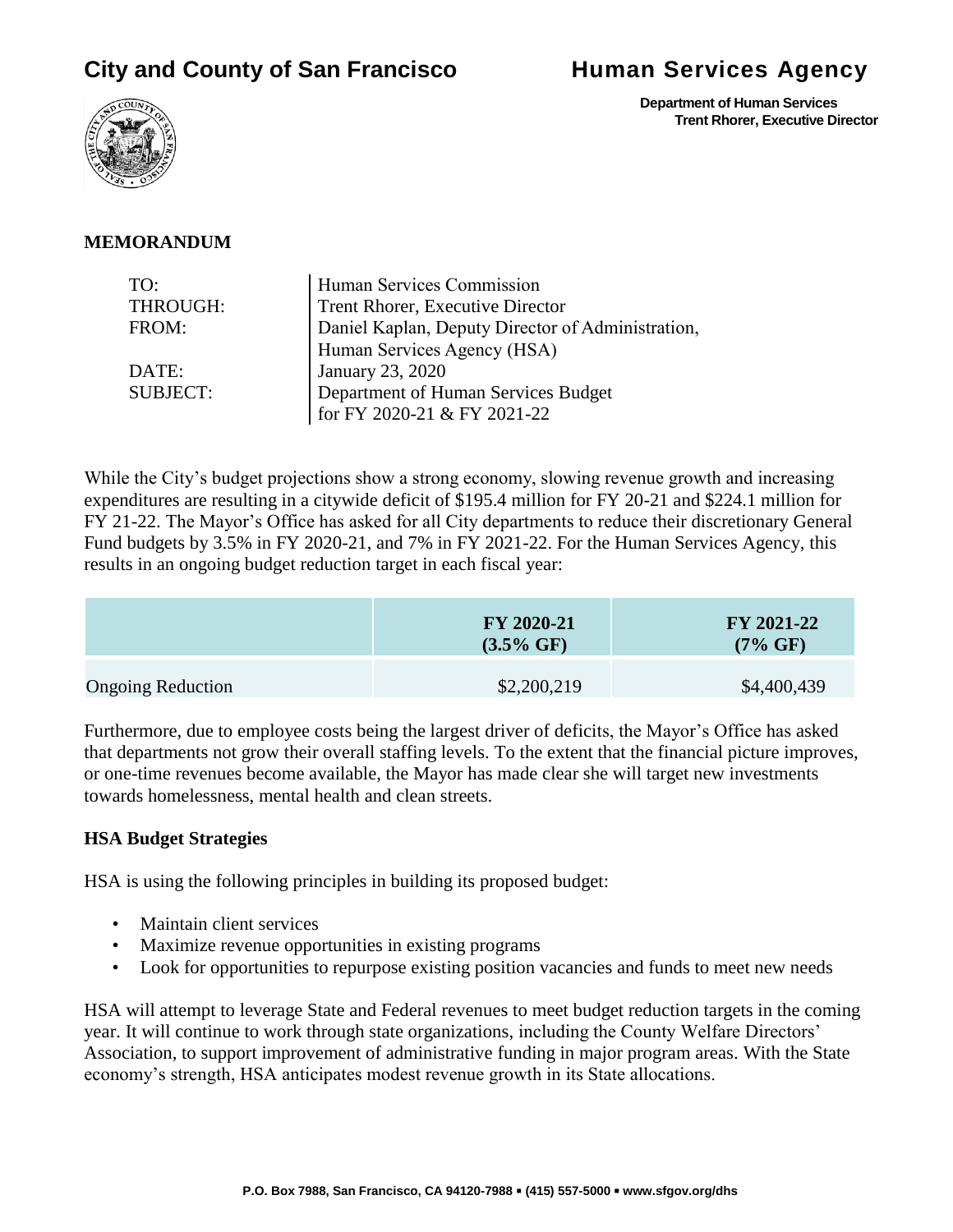# **Program Highlights and Initiatives**

# **SF Benefits Net — Medi-Cal & CalFresh**

SF Benefits Net (SFBN) began enrolling SSI recipients who became newly eligible for CalFresh in June 2019. Under state law, since 1974, Supplemental Security Income (SSI) recipients in California had been ineligible for CalFresh and instead received an additional \$10 in their SSI grant. The State Legislature changed this policy as part of its FY 2018-19 budget process. Based on statewide analyses, HSA had estimated that 12,600 SSI recipients would become newly eligible for CalFresh, and an additional 4,200 existing CalFresh households containing an SSI recipient would experience a change in their benefit amount. As of December 2019, 54% of all potentially eligible recipients have applied for CalFresh, and 20,425 SSI recipients are now receiving CalFresh. SFBN has opened new outstations located in or near zip codes with high volumes of SSI recipients, and is looking to add an additional two outstations. SFBN is also running a second call campaign to contact SSI recipients who have not yet applied, and planning several enrollment events at housing sites.

SFBN has also improved CalFresh outreach through the Women, Infants, and Children (WIC) Program, partnering with the Department of Public Health (DPH) to staff a WIC employee at 1440 Harrison, and establishing CalFresh outreach at WIC outstations.

In late 2019, the California Department of Health Care Services (DHCS) awarded HSA a two-year \$1 million grant for the Medi-Cal Outreach Navigators Project. This project contains three initiatives, performed in collaboration with City partners:

- 1. DPH/Behavioral Health Services (DPH/BHS) Partnering with DPH/BHS to build capacity within behavioral health clinics for Medi-Cal application and retention assistance to clients with mental health/substance abuse disorders.
- 2. DPH/UCSF Pregnancy Village (PV) Incorporate Medi-Cal application assistance into a mobile outreach strategy targeting low-income pregnant women in the Bayview/Hunters Point, with the goal of reducing pre-term births and other negative birth outcomes.
- 3. Building Medi-Cal outreach and application assistance capacity in the new, proposed Navigation Centers set to open in 2020.

San Francisco continues to operate under the Able-Bodied Adults Without Dependents (ABAWDs) regulations. CalFresh clients who are working-age (18 to 49) and not exempted under the regulations are required to work or participate in other work-like activities in order to maintain CalFresh for more than three months over the course of three years. SFBN has identified 11,120 ABAWDs in San Francisco, of which 9,094 are categorically exempt. SFBN continues operating its specialized eligibility unit to specifically track the ABAWD caseload, apply exemptions, and outreach to affected clients to assist with work activity compliance. In 2019, the State regulations allowed San Francisco to continue applying discretionary exemptions to all non-compliant ABAWD clients, preventing their benefits from being discontinued. However, a recent federal rule change will significantly reduce the number of clients who can receive discretionary exemptions beginning as soon as June 2020.

# **CalWORKs and Workforce Development**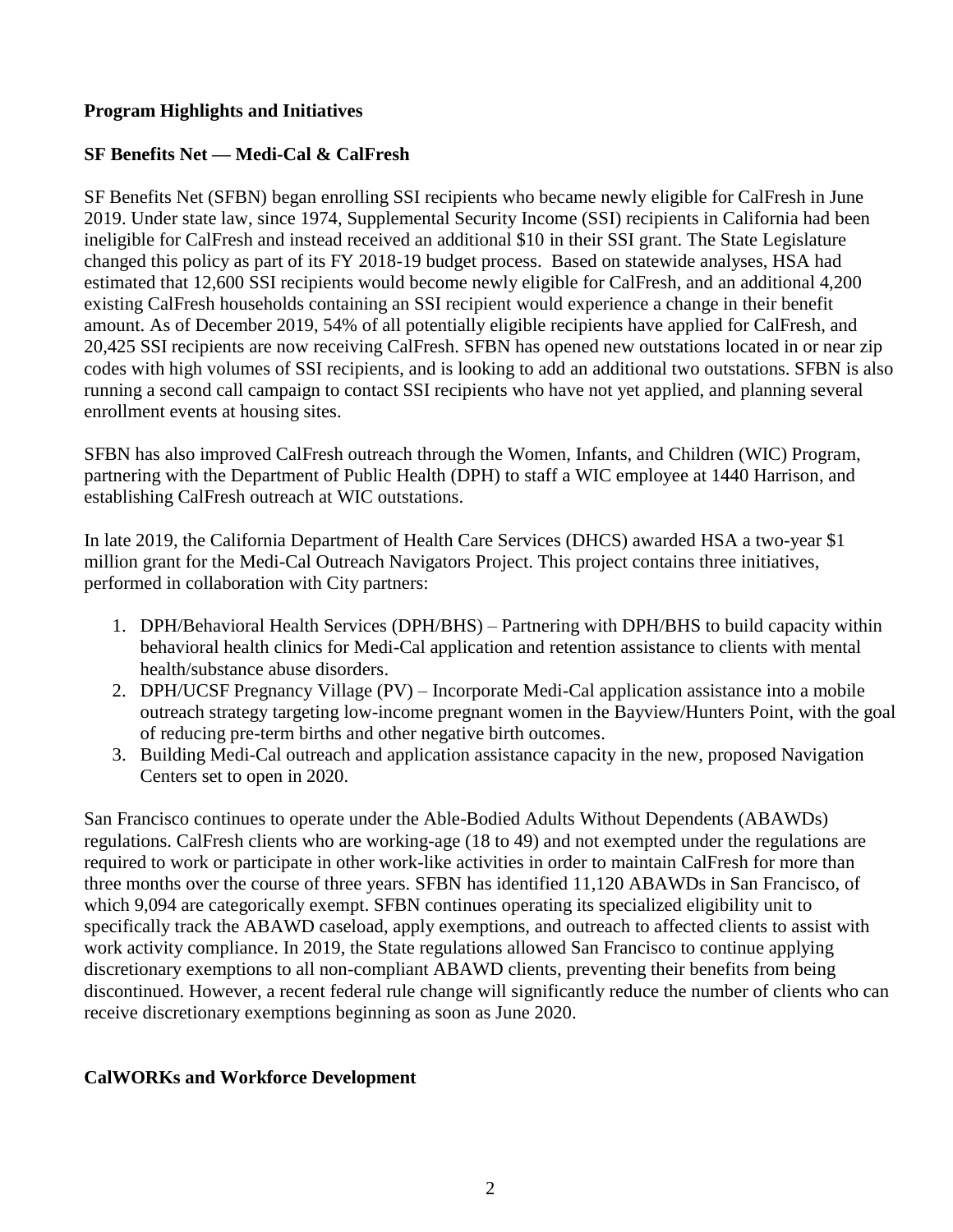In FY 2019-20, the CalWORKs program expanded its Families Rising Home Visiting Program (HVP), which promotes healthy child development and family economic stability. CalWORKs has trained its HVP case managers in the evidence-based Parents as Teachers home visiting model, and secured two dedicated Public Health clinicians to provide behavioral health support to families in the clients' homes.

The CalWORKs Housing Support Program (HSP) remains in high-demand among clients, and is now part of the new citywide coordinated entry system for family homeless services. The program has faced challenges finding affordable housing for families, even with subsidies, in San Francisco and around the Bay Area. As a result, HSA has partnered with the State and other Bay Area counties to explore regional approaches to HSP service delivery that will help participants access and maintain housing and services more easily as they move across counties. HSA received an additional \$1.6 million of base allocation in FY 2019-20 to raise its annual housed CalWORKs families target from 110 to 146. The additional funds have also enabled HSP to offer temporary rooms for families awaiting transition to housing, and cover moving and rent expenses for HSP-eligible families.

The CalWORKs Outcomes and Accountability Review (Cal-OAR) emerged from State Bill 89 in 2017-18, setting a new framework for performance measurement and continuous improvement in county CalWORKs programs. Cal-OAR directs County departments to collect data, design and test strategies for program improvement, and disseminate best practices in service delivery. HSA received a special allocation for Cal-OAR purposes, and is currently laying the administrative infrastructure to implement this new performance measurement system.

HSA's JobsNow program expanded its Career Pathways capacity from 30 to 50 slots, strengthening the opportunity for more Public Service Trainees (PSTs) to find permanent employment with the City. Career Pathways affords an additional three years of temporary employment with HSA or other City departments, and earns its participants automatic minimum qualification for permanent positions in their classification.

# **County Adult Assistance Programs (CAAP)**

The CAAP grant has increased twice in the past year in line with CalWORKs grant increases, which are tied to CAAP grants by local ordinance. The CAAP grant increased by 10 percent in April 2019, and an additional 13 percent in October 2019. The top monthly grant amount grew from \$473 to \$588 following these two increases.

CAAP has continued to implement innovations over the past year. CAAP, along with CalFresh/Medi-Cal intake outreach workers, has had a steady presence providing intake services in homeless shelters and Navigation Centers. In FY 2019-20, CAAP has hired 3 additional outreach workers to staff new Navigation Centers. CAAP has also added an additional clinician through its contract with Richmond Area Multi-Services (RAMS) to provide mobile clinical work-readiness assessments. This mobile clinician reduces unnecessary extra client visits to the main CAAP office. RAMS is also training Navigation Center case managers to be able to perform clinical assessments on their own. CAAP also partnered with the Department of Homelessness and Supportive Housing on an "assessment blitz," which resulted in hundreds of homeless CAAP clients being enrolled in the Coordinated Entry System.

CAAP changed work requirements for clients in November 2018, and broadened its offerings of educational opportunities as an alternative to work – a change in practice that can affect over 300 CAAP clients pursuing educational goals. CAAP clients now have a direct link to educational opportunities through HSA's partnership with City College. CAAP allows clients to pursue up to a 24-month vocational training as an alternative to workfare. In addition, to align with new CalFresh workfare rules for ABAWD clients,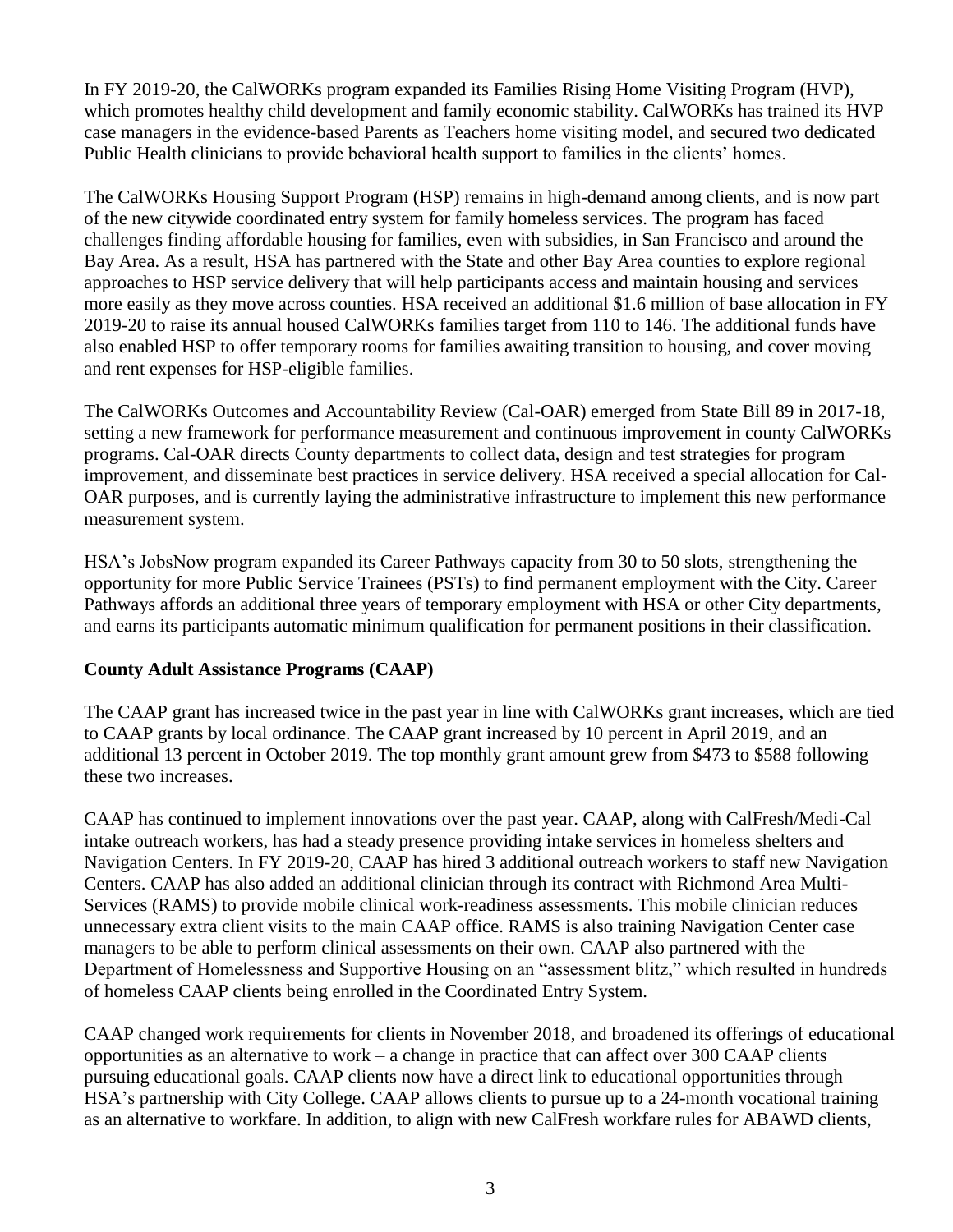clients are on average required to work fewer hours and permitted greater flexibility. These strategies reduce the chance of clients becoming discontinued for failure to comply with the requirements.

CAAP has expanded its Quality Assurance (QA) program to better track why clients discontinue, are denied, or attend fair hearings. The expanded QA program has provided insight into staff training needs and necessary interventions that reduce client churn.

Finally, CAAP has embarked on several technological advancements in its operations. It expanded its use of an online application portal, enabling the general public to apply online. CAAP workers also now perform more phone interviews, which helps clients avoid multiple long visits to the CAAP office. The online portal has been active since July 2019, and monthly online applications have doubled since its launch. CAAP has also expanded its texting capabilities to send clients text reminders one week before upcoming appointments.

# **Homeless Benefits Linkages (HBL)**

In 2019, HSA created the Homeless Benefits Linkages program to implement innovations in assisting people experiencing homelessness to apply for CAAP, Medi-Cal, and CalFresh benefits over the past year, meeting clients where they are instead of requiring them to come to a government office. HSA Eligibility Workers (EWs) have maintained a steady presence in homeless shelters and Navigation Centers through a partnership with the Homeless Outreach Team (HOT) and staff from Episcopal Community Services, who complete online benefits applications which are then processed onsite by outstationed EWs. In early 2020, these services will be expanded to the Department of Homelessness & Supportive Housing (HSH) Coordinated Entry Access Points, which is the unified portal through which people experiencing homelessness are assessed for housing opportunities.

In 2018, HBL began working with Tipping Point as part of its Chronic Homeless Initiative, which is funding SSI Advocacy through an attorney-based model in order to expand access to SSI advocacy for specific populations. These include CAAP SSI applicants who are dually diagnosed with co-occurring mental health and substance use conditions or at an SSI appeal level, people staying in shelters and Navigation Centers, transition age youth 18-24, and people attending Project Homeless Connect and street outreach health fairs. To date, 210 clients have been accepted for legal representation, and 31 have been awarded SSI. HBL has been tracking program metrics, and will assess in 2020 the effectiveness of this pilot program in order to decide whether the City should procure these services in the future.

HSA has also implemented the Housing and Disability Advocacy Program (HDAP) for which it received a \$2.4 million State grant from July 1, 2017 through June 30, 2020. HSA is collaborating with HSH to use the funds primarily to provide permanent housing for program participants. The allocation builds on CAAP's existing SSI Advocacy Program by enhancing the housing resources available to homeless clients. To date, 32 clients have been permanently housed through the program, and 13 HDAP clients have been awarded SSI. A greater number of clients have received SSI advocacy services. The State approved \$25 million in annual ongoing funding to continue the program; HSA will apply for these funds in 2020.

# **Family & Children's Services (FCS)**

FCS continues to navigate through several evolving landscapes, notably the implementation of the Continuum of Care Reform, the end of the Title IV-E Waiver, and entry into the Family First Prevention Services Act (FFPSA).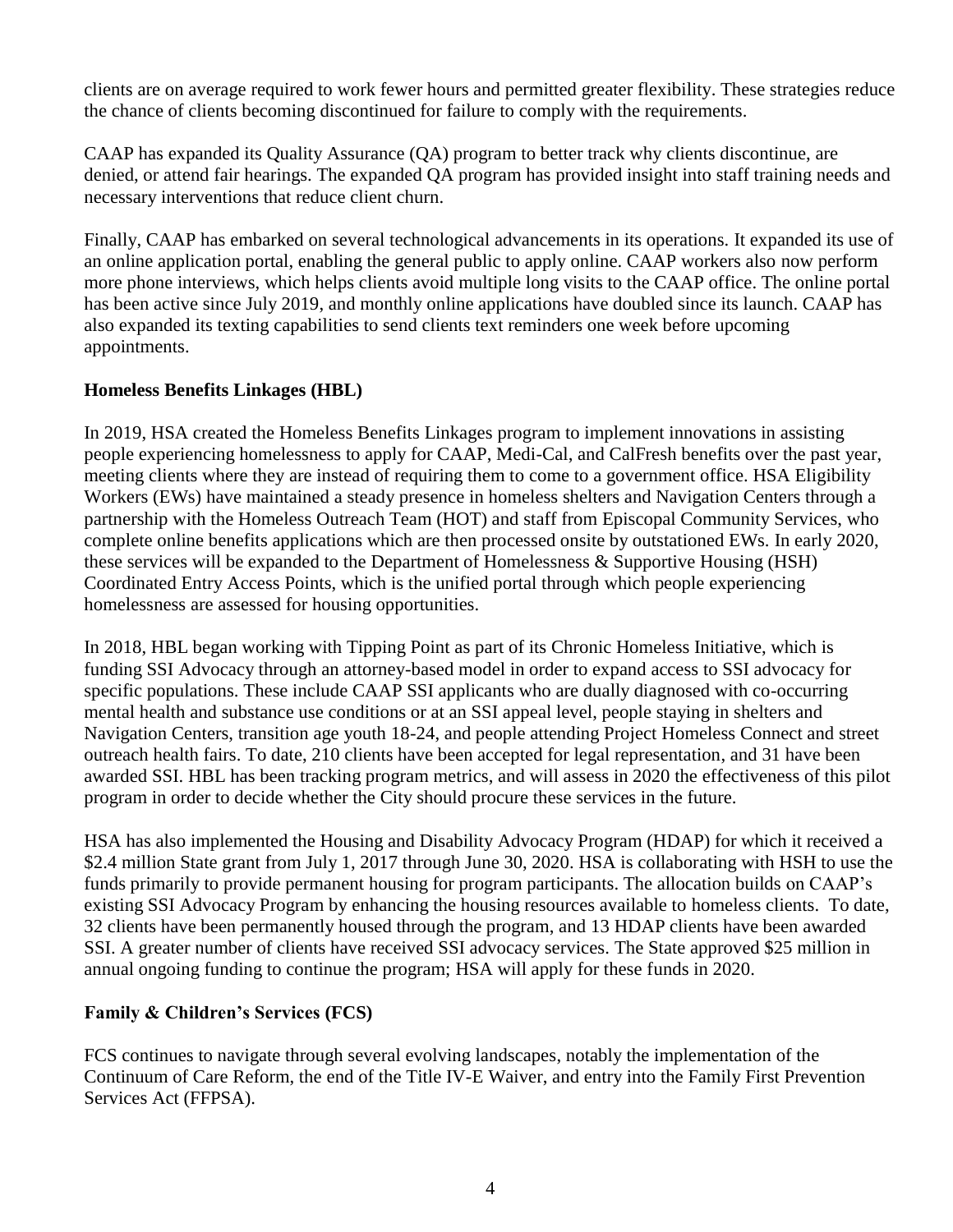The implementation of CCR has seen increased efforts in recruiting foster families/homes, transitioning from group homes to Short Term Residential Treatment Programs (STRTPs), the expansion of Child and Family Teams (CFTs), and the closure of the Child Protection Center (CPC). To address the closure of the CPC, FCS worked with the Department of Public Health's Child, Youth, and Family System of Care team to develop plans for an emergency placement and support system. This pilot program began in FY19-20, and the CPC was successfully closed in November 2019. The first component of the plan was granted to Alternative Family Services which now maintains a system of emergency foster homes and placements for children. The second component, now referred to as the "HUB," was granted to Seneca Family of Agencies and addresses the placement of high-needs youth (e.g., those with mental health issues including violence, chronic runaway youth, or involvement with sex trafficking). Under the new system, youth receive immediate assessments and treatment at a licensed facility that utilizes an intensive, family-based services model to stabilize youth for long-term placement. Seneca also offers mobile response services to parents and caregivers requesting crisis intervention, thereby reducing entries into care and improving placement stability. FCS has identified funding for the pilot phase in FY 2019-20 and FY 2020-21, but will be evaluating ongoing needs as part of the FY 2020-21 and FY 2021-22 budget planning process.

In September 2019, the Title IV-E Waiver, which allowed FCS and its partners in the Juvenile Probation Department to accept a capped allocation of federal funds in exchange for flexibility to move funds from placement costs to other areas, ended. FCS made multiple program and staffing investments while under the waiver. Funding under the waiver was roughly \$4.7 M greater per year than it will be under the upcoming uncapped system. Going forward, the FFPSA will allow states and counties to draw down Federal match on certain preventive services expenses. California, however, is not expected to implement FFPSA until FY 2021-22. To mitigate the funding gap between the IV-E Waiver and FFPSA, the Families First Transition Act was signed as part of the federal budget in late December. The law will ensure that waiver jurisdictions receive at least 90% of their funding under the waiver in federal fiscal year 2019-20, and 75% of their funding in federal fiscal year 2020-21. It also provided additional, one-time transition funds for all jurisdictions. HSA is still evaluating the impact of this revenue on its plans for addressing the end of the IV-E waiver.

# **Program Support**

HSA's Program Support functions include Planning, Communications, Innovation Office, Budget, Contracts, Finance, Human Resources, Information Technology, Facilities/Operations, Investigations, and Disaster Preparedness. These groups provide support to the Department of Human Services, Department of Aging and Adult Services, and Office of Early Care and Education.

In FY 2018-19, the Planning and Human Resources divisions coordinated HSA's work with the Government Alliance on Race and Equity (GARE), a national network of local and regional governments. HSA is one of 16 City agencies who partner with GARE to ensure that San Francisco is a diverse, equitable, and inclusive city. HSA took its first major step toward advancing and institutionalizing racial equity at the Agency by convening a Racial Equity Work Group made up of HSA staff representing a diverse crosssection of personal and professional backgrounds, as well as varied roles. This work group researched and developed recommendations for a strategic Racial Equity Action Plan, and subsequently published these findings in a report addressing internal operations at the Agency. The report offers policy recommendations related to hiring, professional advancement and leadership development, organizational culture, and data collection and evaluation. HSA has begun implementing these recommendations in FY 2019-20, with the help of a newly hired Diversity, Equity, and Inclusion (DEI) manager.